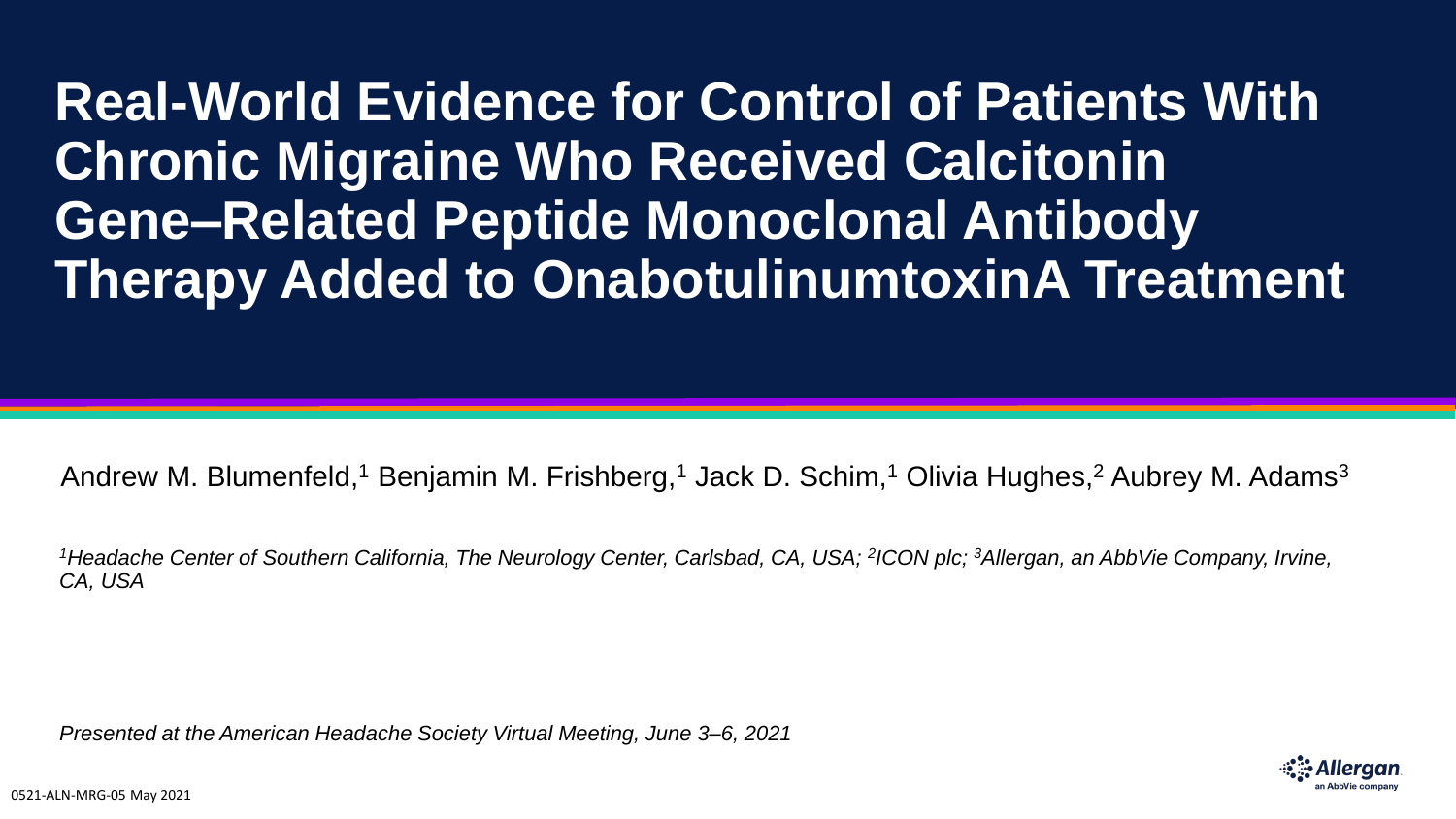#### **Thank you to all the participants and investigators who participated in this study!**

This study was sponsored by Allergan (prior to its acquisition by AbbVie). Medical writing and editorial assistance were provided to the authors by Peloton Advantage, LLC, an OPEN Health company, Parsippany, NJ, USA, and were funded by AbbVie. All authors met the ICMJE authorship criteria. Neither honoraria nor other form of payment was made for authorship. Financial arrangements of the authors with companies whose products may be related to the present report are listed above, as declared by the authors.

**Andrew M. Blumenfeld, MD**, has served on advisory boards for Aeon, AbbVie, Amgen, Alder, Biohaven, Teva, Supernus, Promius, Eaglet, and Lilly; and has received funding for speaking from AbbVie, Amgen, Pernix, Supernus, Depomed, Avanir, Promius, Teva, Eli Lilly and Company, Lundbeck, Novartis, and Theranica. **Benjamin M. Frishberg, MD**, has received compensation for speaking from Teva, Lilly, Biohaven, Amgen, Novartis, and AbbVie; and has served on advisory boards for Lundbeck, Upsher-Smith, and Theranica. **Jack D. Schim, MD**, has served on advisory boards for Aeon, AbbVie, Amgen, Biohaven, electroCore, Impel, Lilly, Lundbeck, Novartis, Promius, Revance, Teva, and Upsher-Smith; and has received compensation for speaking from AbbVie, Amgen, Biohaven, electroCore, Lilly, Lundbeck, Novartis, Promius, Teva, and Upsher-Smith. **Olivia Hughes, MS**, is an employee of ICON plc. **Aubrey M. Adams, PhD**, is an employee of AbbVie and may hold AbbVie stock.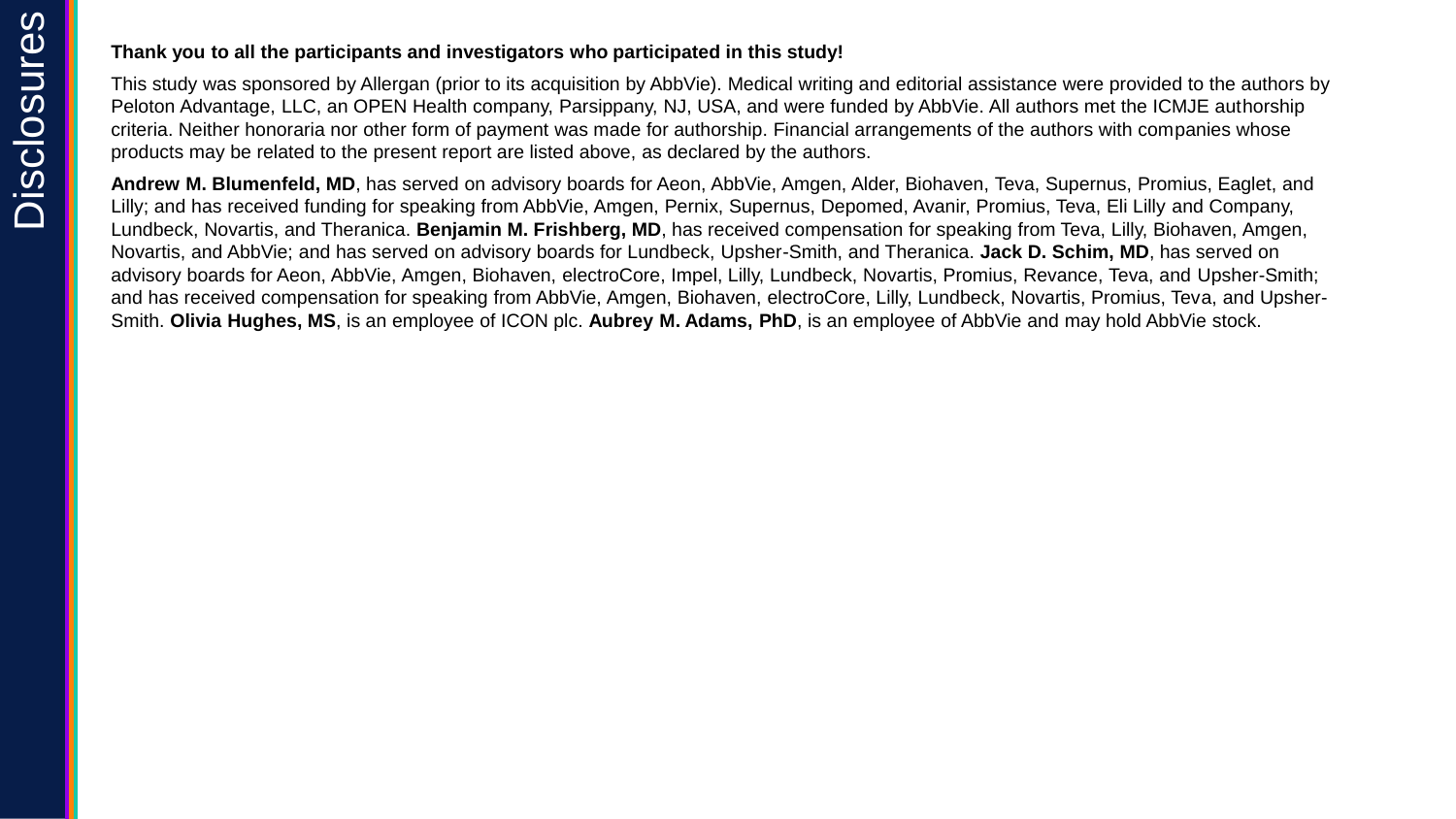## **Background**

- A multimodal management approach layering treatments that target different pathways in migraine pathophysiology may improve outcomes in people with chronic migraine (CM)
- Combination treatment with mechanistically distinct preventive therapies could be additive or synergistic in preventive treatment of migraine<sup>1</sup>
- Preclinical studies suggest that onabotulinumtoxinA and calcitonin gene–related peptide monoclonal antibodies (CGRP mAbs) prevent activation of different types of pain fibers<sup>1-4</sup>
- Several clinical reports of adding CGRP mAb therapy to onabotulinumtoxinA treatment in real-world settings support a potential additive effect of combination treatment<sup>5-8</sup>

# **Objective**

• To collect real-world data to gain improved understanding of the safety, tolerability, and potential benefits of adding a CGRP-targeted mAb to onabotulinumtoxinA treatment in patients with CM

<sup>1.</sup> Pellesi L, et al. *Headache*. 2020;60:1056-65. 2. Melo-Carrillo A, et al. *J Neurosci*. 2017;37:10587-96. 3. Melo-Carrillo A, et al. *Cephalalgia*. 2019;39:1358-65. 4. Burstein R, et al. *Headache*. 2020;60:1259-72. 5. Armanious M, et al. Poster presented at the *61st Annual Scientific Meeting of the American Headache Society (AHS)*; July 11–14, 2019; Philadelphia, PA, USA. 6. Boudreau GP. *Anesth Pain Res*. 2020;4:1-4. 7. Cohen F, et al. Poster presented at the *2020 American Headache Society (AHS) Virtual Annual Scientific Meeting*. 8. Singh S, et al. *Neurology*. 2020;94(15 suppl):5257.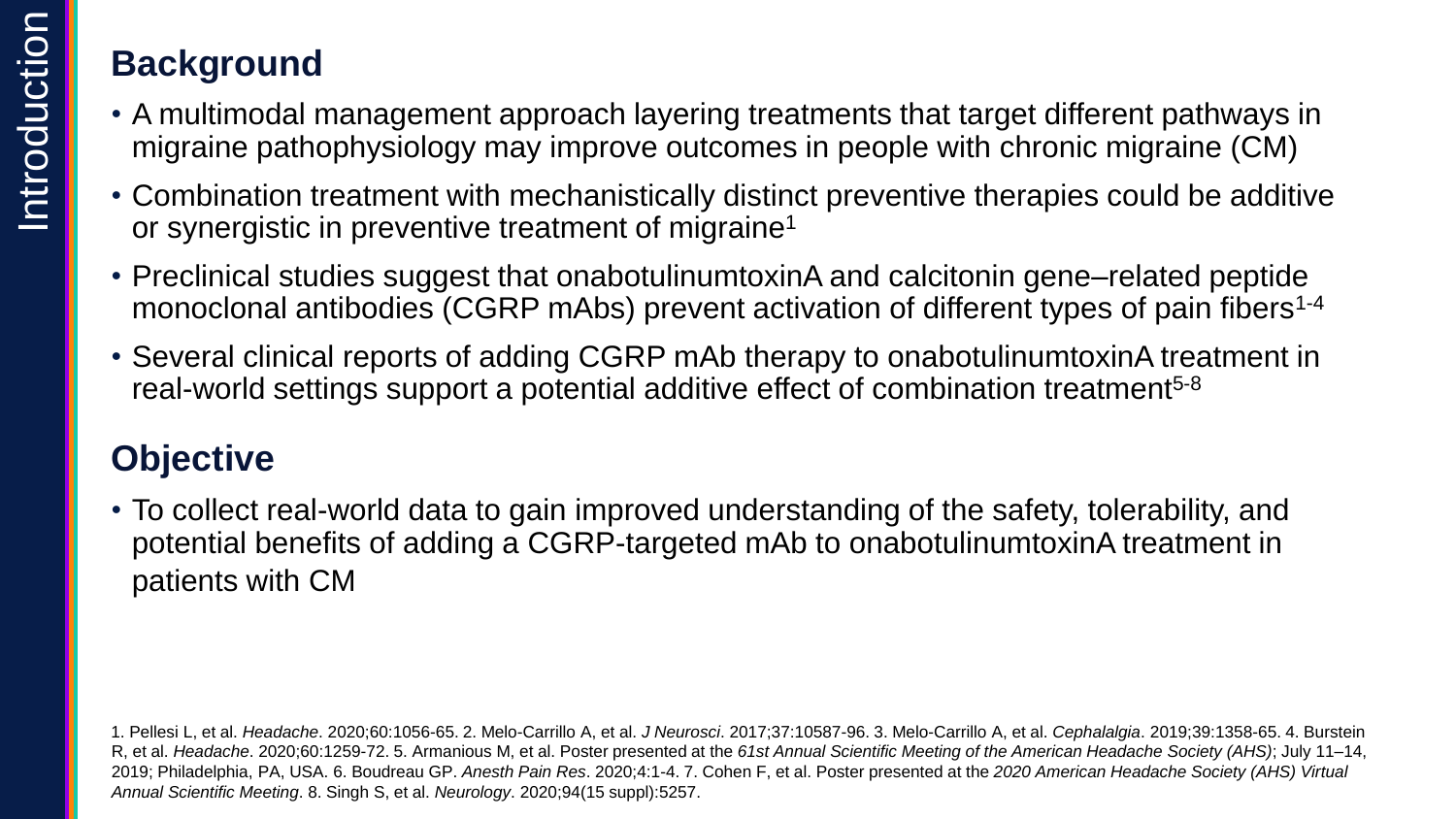# **Study Design**

- Retrospective, longitudinal chart review (October 2018–November 2019) in adults with CM treated at 1 clinical site with ≥2 consecutive cycles of onabotulinumtoxinA and ≥1 month of subsequent combination treatment with a CGRP mAb and onabotulinumtoxinA
- Outcomes were also evaluated in patients who completed approximately 12 months of onabotulinumtoxinA treatment (4 visits) after initiation of CGRP mAb (completers cohort)

### **Study Design**



CGRP, calcitonin gene–related peptide; mAb, monoclonal antibody; MIDAS, Migraine Disability Assessment Scale.

aNot all patients had 4 visits or 12 months of data. **bBaseline assessments for outcome measures** (eg, headache day frequency, headache intensity, disability) were collected from the visit at which the CGRP mAb was prescribed and reflect patient assessments during approximately 1–3 months prior to initiation of the CGRP mAb. °OnabotulinumtoxinA treatment is not always administered per label. dCGRP mAbs were self-administered by subcutaneous injection. Per label, erenumab and galcanezumab are administered once monthly, and fremanezumab is administered once every 3 months.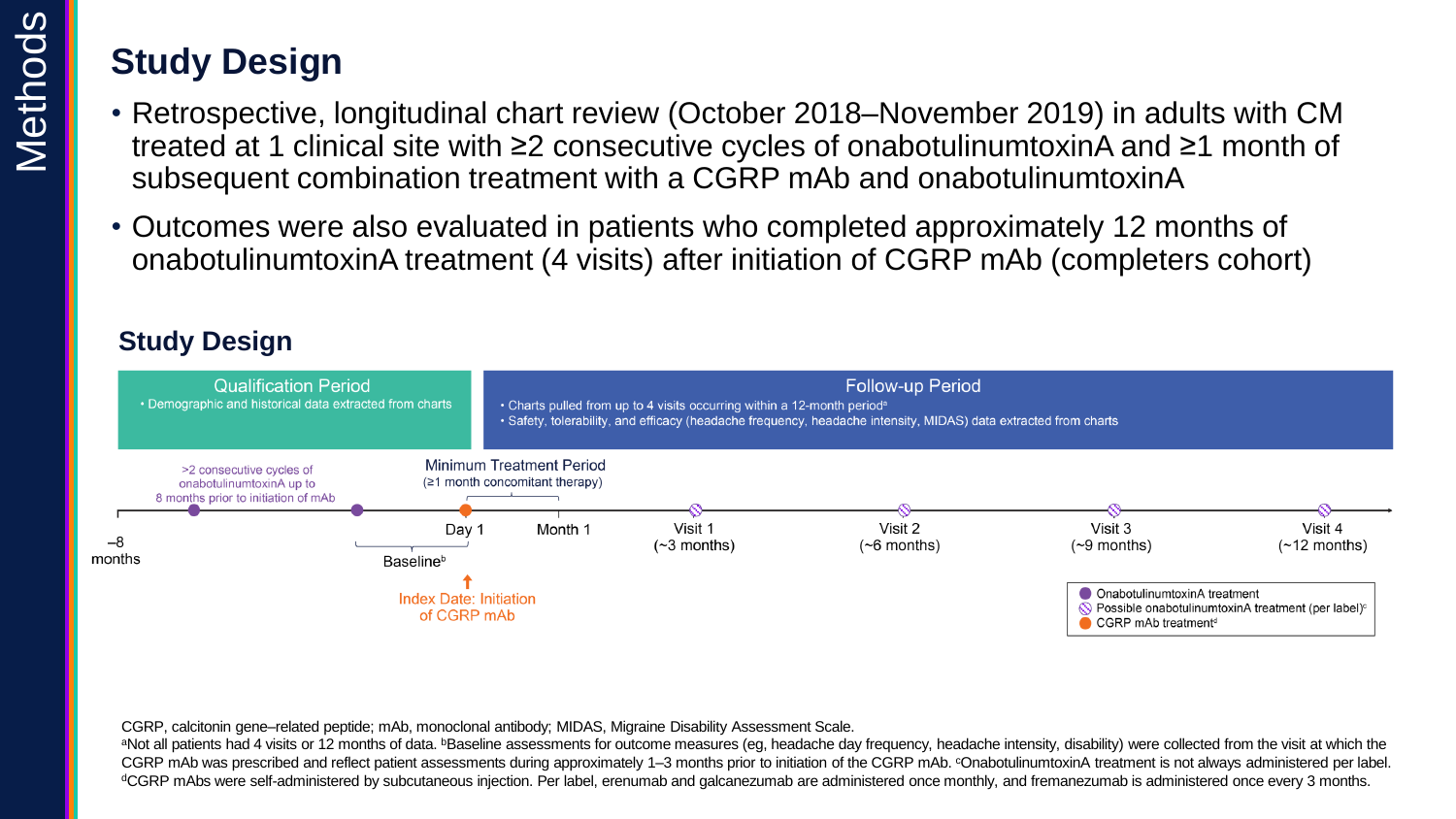## **Analysis Populations**

- Of the 300 charts reviewed, 257 patients met eligibility criteria for the primary analysis cohort
	- 103 patients (40.1%) completed 4 visits after initiation of CGRP mAb (completers cohort)
- The average headache frequency was 21–22 monthly headache days (MHDs) before initiation of onabotulinumtoxinA and 12 MHDs before starting CGRP mAb as add-on therapy

## **Demographics and Headache and Disability Characteristics**

| <b>Parameter</b>                             | <b>Primary Analysis Cohort (n=257)</b> |                              | <b>Completers Cohort (n=103)</b> |                              |
|----------------------------------------------|----------------------------------------|------------------------------|----------------------------------|------------------------------|
| Female, n (%)                                | 211(82.1)                              |                              | 89 (86.4)                        |                              |
| Age, y, mean (SD)                            | 50.2 $(12.3)$ <sup>a</sup>             |                              | 49.8 (11.3) <sup>b</sup>         |                              |
| Years since migraine diagnosis, mean (SD)    | $5.0(5.2)^c$                           |                              | 4.5(3.9) <sup>d</sup>            |                              |
| Years since initiation of onabotA, mean (SD) | $3.8(3.1)^e$                           |                              | $3.5(2.7)^{b}$                   |                              |
| Index CGRP mAb treatment, n (%)              |                                        |                              |                                  |                              |
| Erenumab <sup>f</sup>                        | 200 (77.8)                             |                              | 87 (84.5)                        |                              |
| 70 mg                                        | 136 (52.9)                             |                              | 58 (56.3)                        |                              |
| $140 \text{ mg}$                             | 62(24.1)                               |                              | 29 (28.2)                        |                              |
| Galcanezumab 240 mg <sup>g</sup>             | 42 (16.3)                              |                              | 11(10.7)                         |                              |
| Fremanezumab                                 | 15(5.8)                                |                              | 5(4.9)                           |                              |
| $225 \text{ mg}$                             | 8(3.1)                                 |                              | 2(1.9)                           |                              |
| 675 mg                                       | 7(2.7)                                 |                              | 3(2.9)                           |                              |
| Headache and disability characteristics      | <b>Before onabotA</b>                  | <b>Baseline (before mAb)</b> | <b>Before onabotA</b>            | <b>Baseline (before mAb)</b> |
| Headache frequency, days/month, mean (SD)    | $21 (8)$ <sup>h</sup>                  | $12(8)^{c}$                  | $22(8)^{i}$                      | 12 $(9)^j$                   |
| Change from pre-onabotA, mean (95% CI)       |                                        | $-9(-11, -8)$                |                                  | $-10(-12,-7)$                |
| Headache intensity, $k$ mean (SD)            | <b>NA</b>                              | 6.5(3.6)                     | <b>NA</b>                        | $6.1 (1.9)^m$                |
| MIDAS score, mean (SD)                       | <b>NA</b>                              | 43.7 $(43.4)^n$              | <b>NA</b>                        | 42.8 $(41.9)°$               |
| Moderate to very severe disability, n (%)    | <b>NA</b>                              | $179(83.3)^n$                | <b>NA</b>                        | 76 (86.4) <sup>o</sup>       |

CGRP, calcitonin gene-related peptide; mAb, monoclonal antibody; MIDAS, Migraine Disability Assessment Scale; NA, not available; onabotA, onabotulinumtoxinA. an=220. bn=86. cn=246. dn=102. en=218. fErenumab dose was not reported in 2 patients in the primary cohort. 9Galcanezumab is administered as a 240 mg loading dose, followed by monthly doses of 120 mg. hn=241. hn=92. hn=100. kHeadache intensity rated on a 0–10 scale. hn=232. mn=93. nn=215. on=88.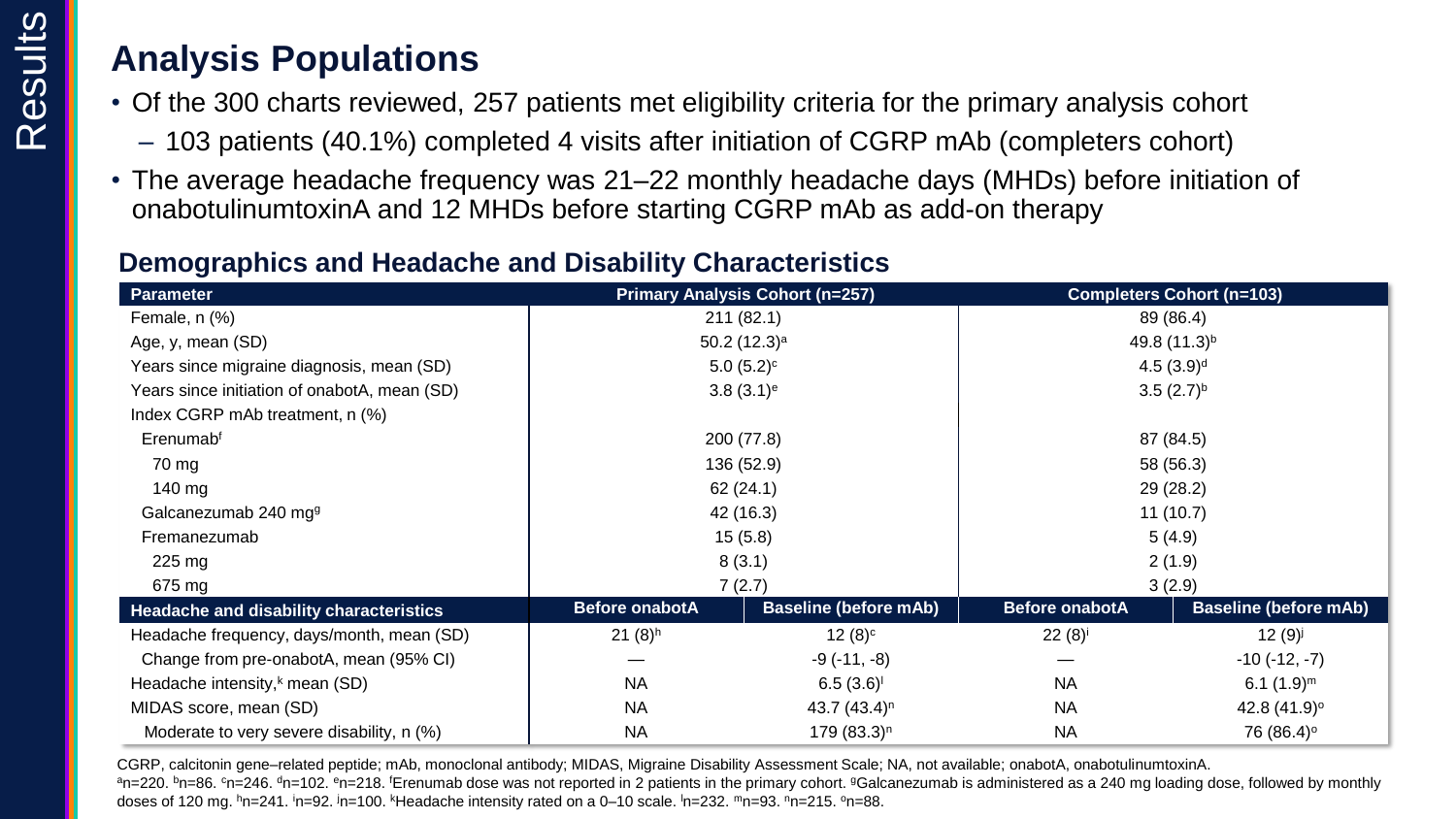## **Safety and Tolerability**

- In the primary analysis cohort, 62 (25.3%) of 245 patients with ≥1 follow-up visit discontinued onabotulinumtoxinA and/or CGRP mAb at any time post-baseline
- Patients discontinued CGRP mAb ~7-fold more often than onabotulinumtoxinA (23.3% vs 3.3%)
- In the completers cohort, 10 (9.7%) of 103 patients discontinued CGRP mAb; no patient discontinued onabotulinumtoxinA
- Adverse event (AE) rates were similar in the primary analysis and completers cohorts
	- The most common AEs were constipation and nausea
	- Constipation occurred most frequently with erenumab (primary: 18/21; completers 9/9)

| AEs in $>2$ patients, n $(\%)$ | <b>Primary Analysis Cohort<sup>a</sup> (n=245)</b> | <b>Completers Cohort (n=103)</b> |
|--------------------------------|----------------------------------------------------|----------------------------------|
| Any AE                         | 68 (27.8)                                          | 31(30.1)                         |
| Constipation                   | 21(8.6)                                            | 9(8.7)                           |
| <b>Nausea</b>                  | 8(3.3)                                             | 5(4.9)                           |
| Neck pain                      | 6(2.4)                                             | 5(4.9)                           |
| Musculoskeletal pain           | 6(2.4)                                             | 2(1.9)                           |
| Headache worsening             | 5(2.0)                                             | 1(1.0)                           |
| Migraine worsening             | 4(1.6)                                             | 2(1.9)                           |
| Erythema                       | 3(1.2)                                             | 2(1.9)                           |
| Neuropathy                     | 3(1.2)                                             | 1(1.0)                           |
| Injection site pain            | 3(1.2)                                             | $\overline{0}$                   |

### **Table 2. Adverse Events**

AE, adverse event. aPatients with ≥1 follow-up visit.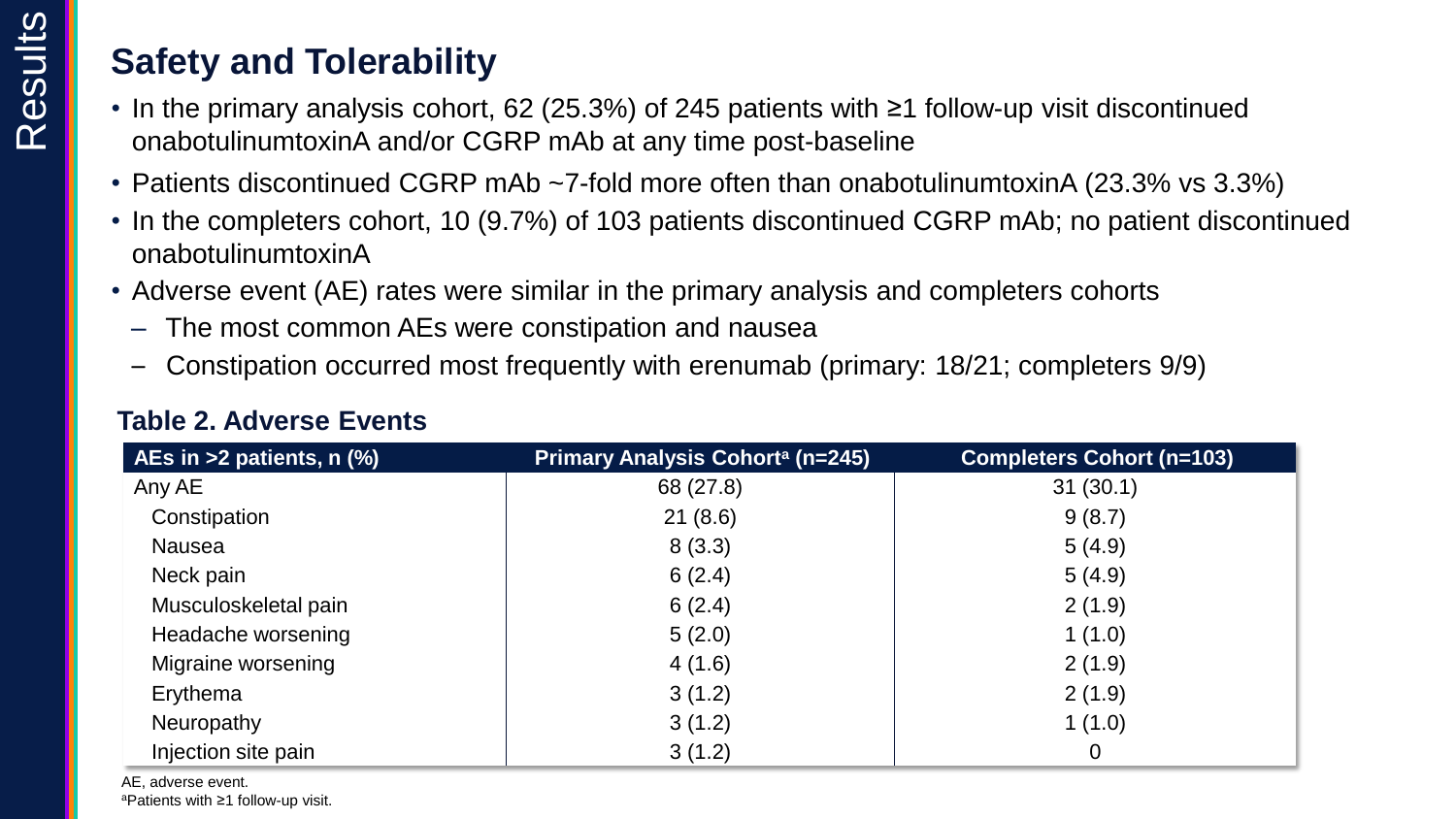Results

- At baseline, onabotulinumtoxinA treatment alone had resulted in mean reductions of 9 and 10 MHDs in the primary and completer cohorts, respectively
- Compared with onabotulinumtoxinA treatment alone (baseline), adding a CGRP mAb resulted in statistically significant<sup>a</sup> and clinically meaningful reductions in mean MHDs at all visits in both cohorts



### **Change From Baseline in Headache Frequency (MHDs)**

MHDs, monthly headache days. <sup>a</sup>95% CIs did not include 0.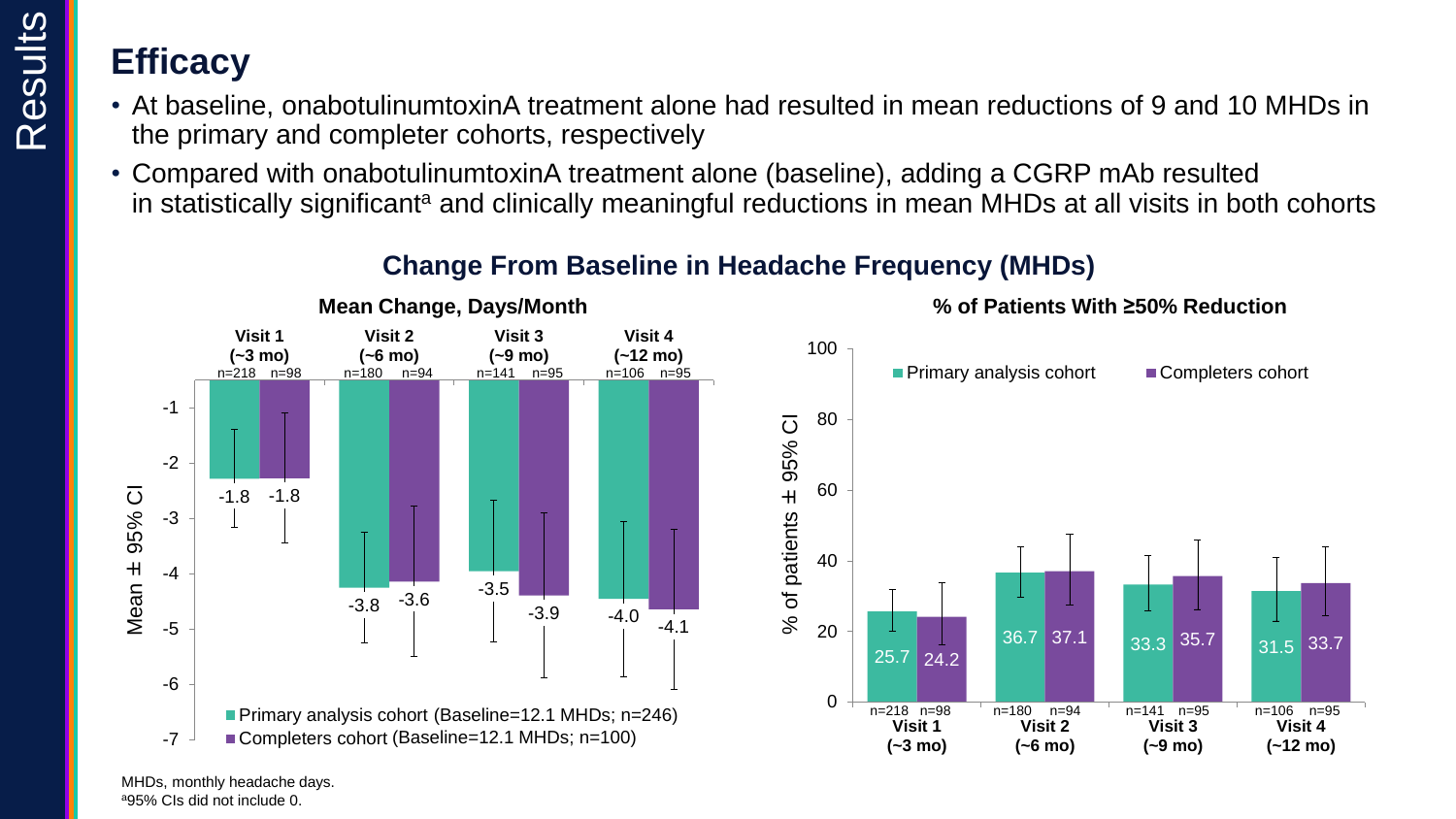## **Disability**

• Compared with onabotulinumtoxinA treatment alone (baseline), adding a CGRP mAb resulted in clinically meaningful improvements in disability (≥5-point decrease in MIDAS) at all visits

### **Change From Baseline in Migraine-Related Disability (MIDAS Score)**



### **Mean Change in MIDAS Score**

**% of Patients With ≥5-Point Reduction**